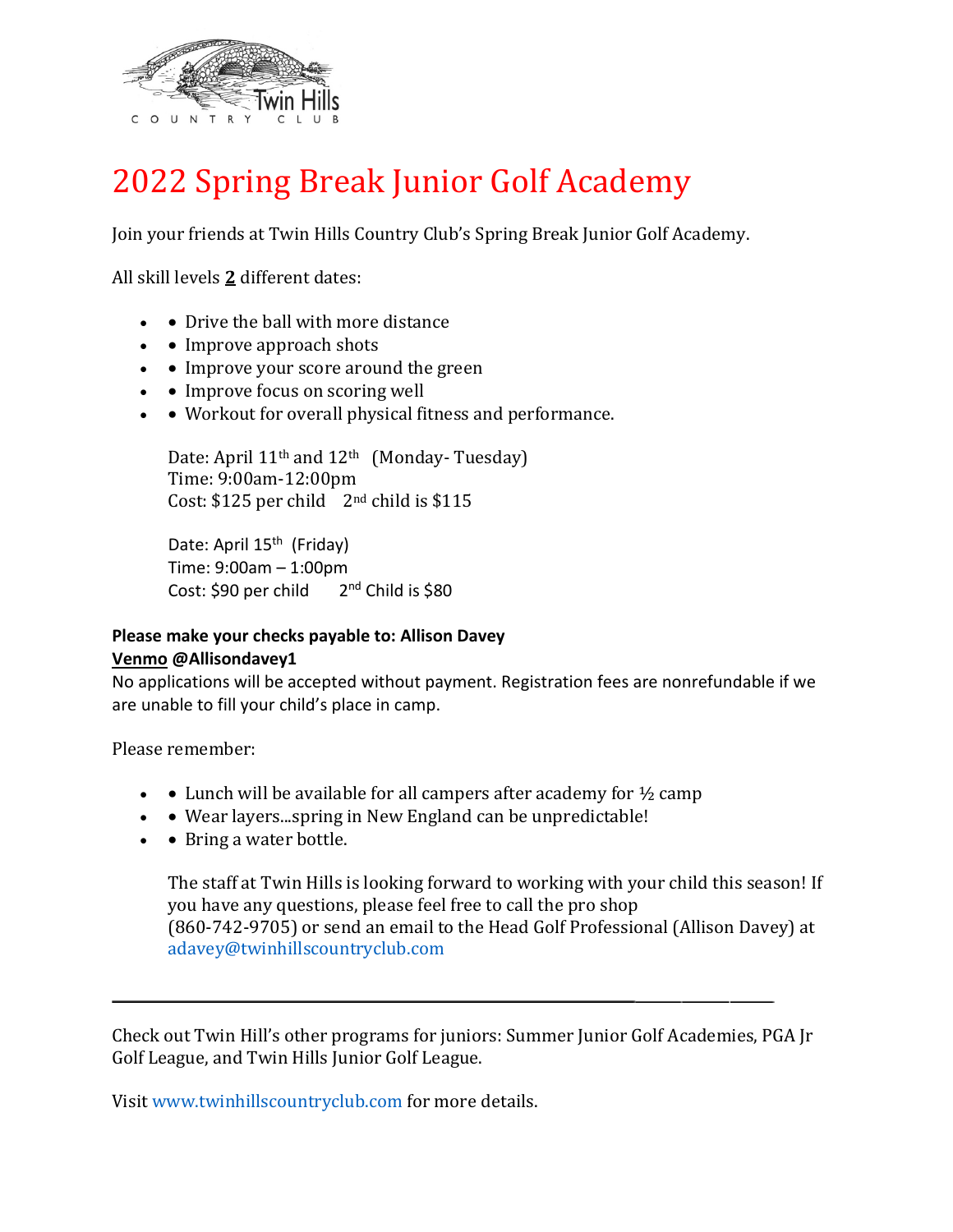

## 2022 Spring Break Jr Golf Academy Application (2 Day)April 11<sup>th</sup> & 12<sup>th</sup> OR (1 Day) April 15th

| $\frac{\text{Camp Choice: } 1}{2}$ Day:                                                                 |
|---------------------------------------------------------------------------------------------------------|
|                                                                                                         |
| Skill Level: (check one)<br>____No previous golf experience ____Beginner ____Intermediate ____Advanced  |
| Payment Enclosed: \$<br>(Cost: \$125 - Please make checks payable to "Twin Hills Country Club")         |
| $$10$ off for you 2 <sup>nd</sup> child Yes: $\qquad \qquad :$                                          |
|                                                                                                         |
| Any on course experience? ____ Yes ____ No                                                              |
| Will your child need to borrow golf clubs?<br>____No ____Yes/RH ____Yes/LH                              |
| Please list any medications your child takes or any                                                     |
| Describe any special considerations that would help the coaching staff best<br>connect with your child. |

\_\_\_\_\_\_\_\_\_\_\_\_\_\_\_\_\_\_\_\_\_\_\_\_\_\_\_\_\_\_\_\_\_\_\_\_\_\_\_\_\_\_\_\_\_\_\_\_\_\_\_\_\_\_\_\_\_\_\_\_\_\_\_\_\_\_\_\_\_\_\_\_\_\_\_\_\_\_\_\_\_\_\_

In case of emergency, please call:\_\_\_\_\_\_\_\_\_\_\_\_\_\_\_\_\_\_\_\_\_\_\_\_\_\_\_\_

For golf shop staff only: Date Received: Cash/Check # Confirmation